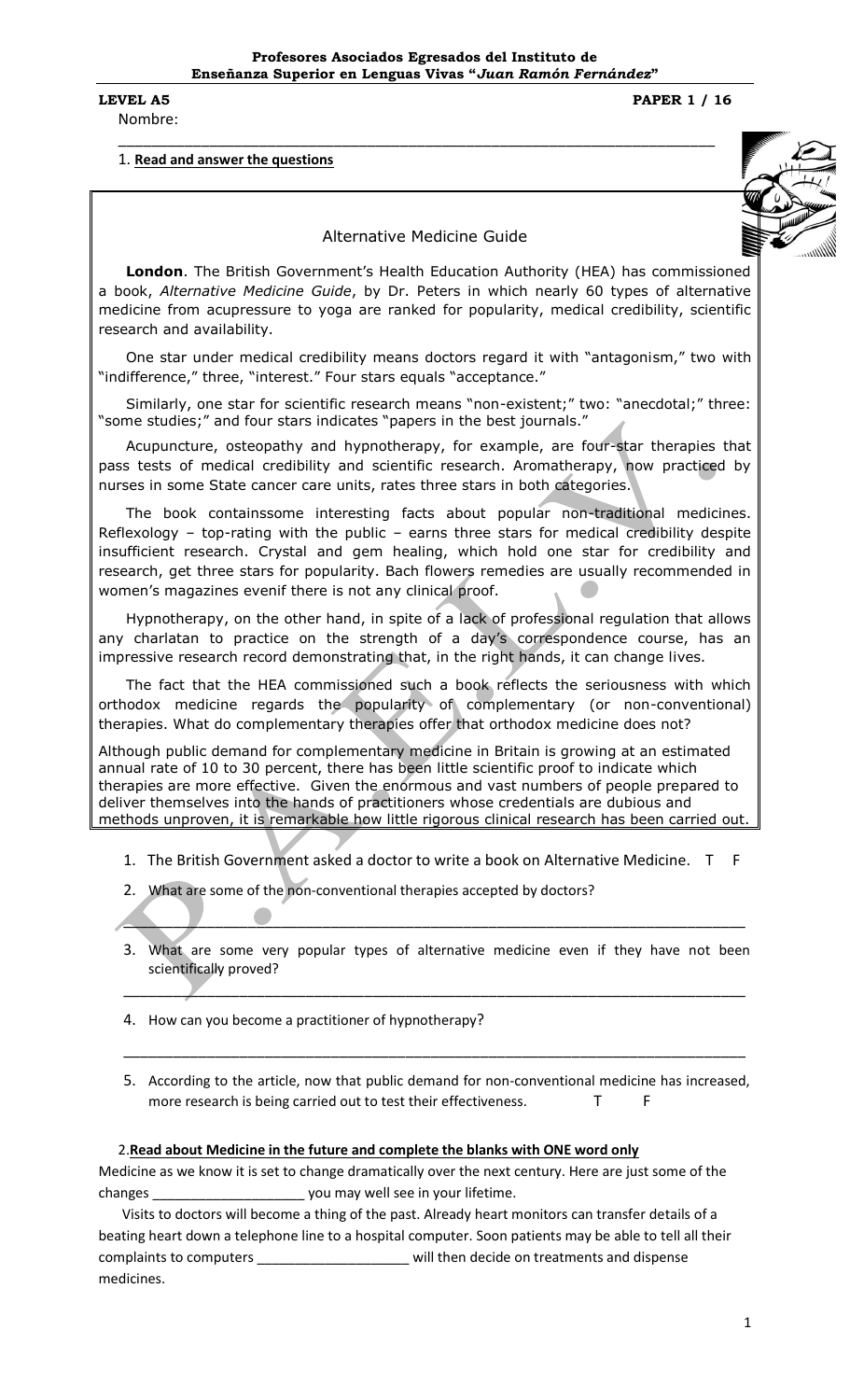#### **Profesores Asociados Egresados del Instituto de Enseñanza Superior en Lenguas Vivas "***Juan Ramón Fernández***"**

| LEVEL A5                                                                                                      |                                                                            | <b>PAPER 1 / 16</b> |
|---------------------------------------------------------------------------------------------------------------|----------------------------------------------------------------------------|---------------------|
| Even                                                                                                          | all that seems a little far-fetched, at                                    | you may             |
| not need to worry any more example and the space of the dreaded dentist: dentists are                         |                                                                            |                     |
| developing a liquid that dissolves tooth decay. So, if you would by the contract of the anderstand developing |                                                                            |                     |
| again, you will soon be able to example to the system of your teeth problems solved easily and painlessly.    |                                                                            |                     |
|                                                                                                               |                                                                            |                     |
| developed world live twice as long today as they                                                              | to do a hundred years                                                      |                     |
|                                                                                                               | . This is partly because of advancing medical techniques and the fact that |                     |
| scientists are trying to prevent the ageing process.                                                          |                                                                            |                     |

### 3.**Read about this person's worries about old age and complete the blanks with a suitable linking word**

| "I'm afraid of growing old and not being __________________________attractive as I am today. |                                                                                                                            |                                                               |  |
|----------------------------------------------------------------------------------------------|----------------------------------------------------------------------------------------------------------------------------|---------------------------------------------------------------|--|
|                                                                                              | what bothers me even more is that I am actually shallow enough to think this                                               |                                                               |  |
| way.                                                                                         | I try not to do it, I guess I value external beauty too much. I imagine that                                               |                                                               |  |
|                                                                                              | develop a proper attitude on life, I will never be perfectly happy. I have to                                              |                                                               |  |
|                                                                                              |                                                                                                                            |                                                               |  |
| I think that in                                                                              |                                                                                                                            | to be content, we should focus on the internal and develop an |  |
| appreciation for it.                                                                         | of looking at the body, we should focus on the inner soul so                                                               |                                                               |  |
|                                                                                              | we start appreciating the spiritual dimension in the people around us.                                                     |                                                               |  |
|                                                                                              | I'm going to train myself to look at the quality of a person rather <b>contract to the state of the state of the state</b> | his or her                                                    |  |
| you think?"                                                                                  | external appearance. I'm sure I'll be happier as                                                                           | as I manage to do this. What do                               |  |

# 4.**Read this story and complete the blanks with the appropriate tense of the verbs in brackets. Whenever you see a + add a modal verb.**

Why do people try alternative medicines? Generally speaking, people (trust) conventional medicine, particularly in occidental cultures. However, at any time something \_\_\_\_\_\_\_\_\_\_\_\_\_\_\_\_\_\_\_\_\_\_\_\_ (+ make) them decide to deliver themselves into the hands of practitioners of all sorts of non-conventional practices. This is the story about a middle-aged man who was feeling very down. Everything (seem) to be going wrong for him. He had problems at work and his wife \_\_\_\_\_\_\_\_\_\_\_\_\_\_\_\_\_\_\_\_\_\_\_\_ (leave) him to go off with a friend of his. So after he \_\_\_\_\_\_\_\_\_\_\_\_\_\_\_\_\_\_\_\_\_\_\_\_ (feel) depressed for over a month, he decided to see a doctor. He \_\_\_\_\_\_\_\_\_\_\_\_\_\_\_\_\_\_\_\_\_\_\_\_ (+ wait) for ages at the doctor's surgery. The man sitting next to him was looking at his watch nervously and a woman \_\_\_\_\_\_\_\_\_\_\_\_\_\_\_\_\_\_\_\_\_\_\_\_\_(cough) badly. Finally, he **we can also construct that the set of the constraint** (call) in. The doctor was writing a note when he came in. "Just a moment, I *(finish) something. I'm afraid I \_\_\_\_\_\_\_\_\_\_\_\_\_\_\_\_\_\_\_\_\_\_\_\_ (be) very busy this morning*." Then, he looked up at the man and asked, "*So, what's the problem?*" But the man was gone. It was at that moment that the man decided he needed something different. He talked to some friends about it. One of them suggested he \_\_\_\_\_\_\_\_\_\_\_\_\_\_\_\_\_\_\_\_\_\_\_\_\_\_\_\_\_\_(+ try) Bach flowers remedies. The following week, he found a Bach flowers practitioner. "*Well, I \_\_\_\_\_\_\_\_\_\_\_\_\_\_\_\_\_\_\_\_\_\_\_\_ (have) a bit of a crisis. You know, lots of problems. And I \_\_\_\_\_\_\_\_\_\_\_\_\_\_\_\_\_\_\_\_\_\_\_\_ (do) a lot of work*." After talking to the practitioner for about an hour or so, he said, "*If you \_\_\_\_\_\_\_\_\_\_\_\_\_\_\_\_\_\_\_\_\_\_\_\_ (not / work) so hard for the last two years, this wouldn't have happened to you*." "*So, what \_\_\_\_\_\_\_\_\_\_\_\_\_\_\_\_\_\_\_\_\_\_\_\_ (+I / do)?*" asked the man. "*To start with, you \_\_\_\_\_\_\_\_\_\_\_\_\_\_\_\_\_\_\_\_\_\_\_\_ (+ take) a pill of Rescue Remedy every day with supper. This remedy \_\_\_\_\_\_\_\_\_\_\_\_\_\_\_\_\_\_\_\_\_\_\_\_ (contain) positive energy from flowers that will neutralize your negative energy. However, you \_\_\_\_\_\_\_\_\_\_\_\_\_\_\_\_\_\_\_\_\_\_\_\_\_\_\_\_\_\_\_\_\_ (+ not / expect) it to work wonders. Unless you improve your life quality, the remedy \_\_\_\_\_\_\_\_\_\_\_\_\_\_\_\_\_\_\_\_\_\_\_\_ (have) no effect*." And that was how this man stopped \_\_\_\_\_\_\_\_\_\_\_\_\_\_\_\_\_\_\_\_\_\_\_\_\_\_\_(think) that conventional medicine was the only way out of health problems.